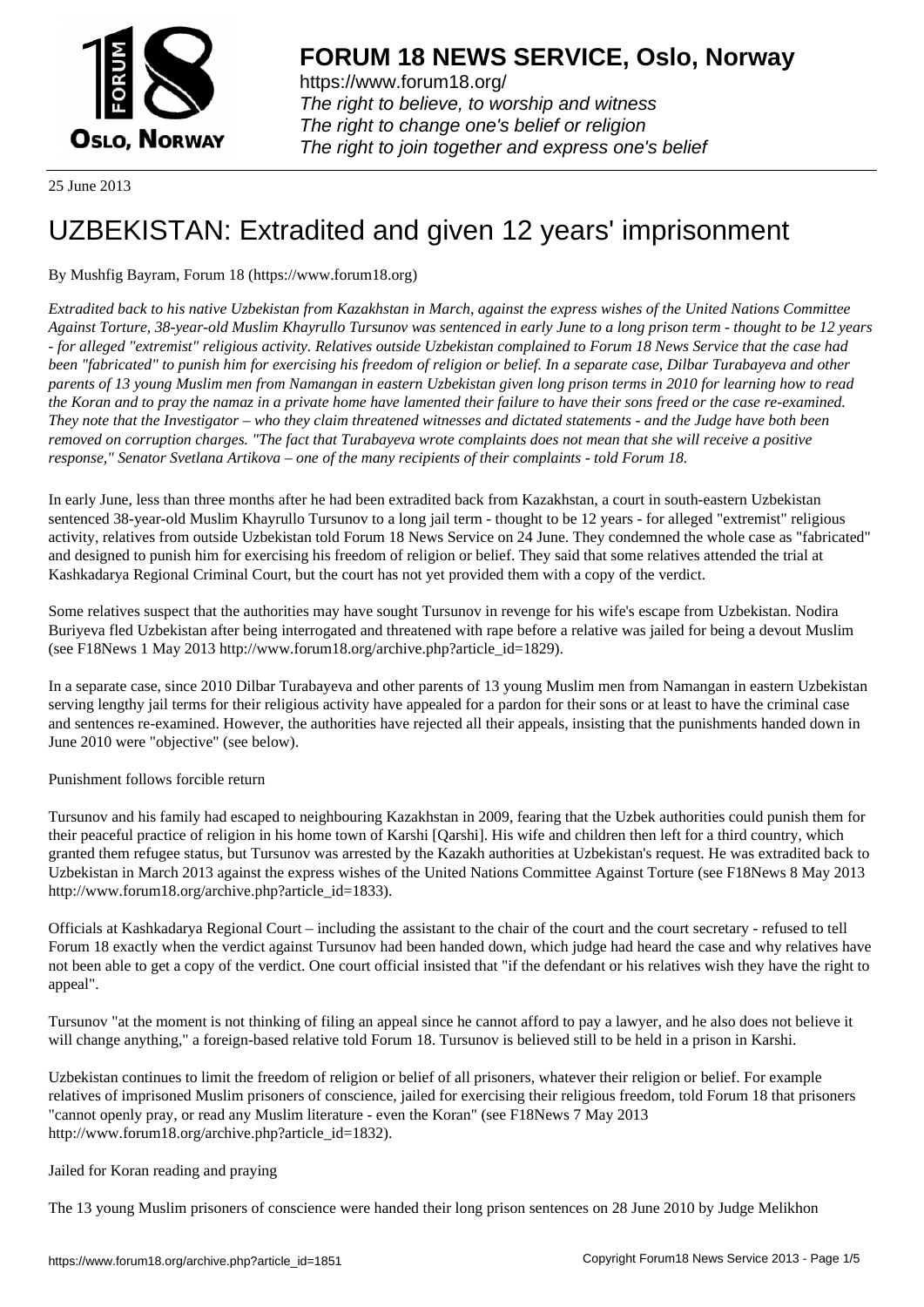Such sentences for meeting together to study the Koran and pray continue to be imposed, for example in the cases of Gayrat Khusanov and Shuhrat Yunusov. These two Muslim prisoners of conscience were given seven year jail terms in November 2012, for meeting with seven others to read the Koran and pray together, and the appeals of all nine men were rejected on 20 December that year (see F18News 20 December 2012 http://www.forum18.org/archive.php?article\_id=1785).

In 2010 Ravshanbek Umarbayev (born 1969) and Turabayeva's son Rakhmonzhon Turabayev (born 1984), the alleged leaders of the "illegal extremist religious organisation," were sentenced to 14 and 13 years in general regime prisons respectively.

The other 11 men – Ulugbek Otakuziyev, Rakhmatilla Makhmudov, Avazbek Turayev, Mukhamadin Sotivoldiyev, Rakhmatillo Khamdamov, Shakirzhon Khamdamov, Zukhriddin Kamolov, Nodyr Barnayev, Furkat Abdullayev, Abdugani Kamolov and Bobur Khatamov – each received a nine year general regime prison term. They were all born between 1980 and 1988. The two Khamdamovs are first cousins. The Kamolovs appear not to be related.

All 13 were convicted under Criminal Code Article 244-1, Part 3 (a) ("Production and dissemination of materials containing a threat to public security and public order") and Article 244-2, Part 1 ("Creation, leadership or participation in religious extremist, separatist, fundamentalist or other banned organisations"). Umarbayev, in addition to those charges, was also convicted under Criminal Code Article 159, Part 4 ("Violent attempts to change the Constitutional order").

Such accusations are frequently used against Muslims, whether or not they have advocated violence. Other accusations are used to imprison members of religious minorities, such as the Baptist prisoner of conscience Tohar Haydarov. He is serving a ten-year sentence on alleged drugs charges his fellow church members insist were fabricated (see F18News 2 August 2011 http://www.forum18.org/archive.php?article\_id=1600).

Their "only crime was to peacefully gather"

Turabayeva and other parents of the jailed men, who did not want their names published for fear of state reprisals, as well as Surat Ikramov, a Tashkent-based human rights defender, adamantly denied the charges to Forum 18. They insisted the 13 are "innocent" and their "only crime was to peacefully gather at times in private homes" to pray the namaz together and learn how to say Muslim prayers and read the Koran.

Most of the convicted men were her son's classmates, Turabayeva told Forum 18 on 14 June. They were learning Koran reading and Muslim prayers from Umarbayev, who is older than the rest and is a "simple and good man" involved in agriculture. "I used to work as the head of the local collective farm serving the government, and personally knew most of these young men, who can in no way be extremists," Turabayeva lamented. "They just became victims of corrupt local officials."

Turabayeva also lamented that she, her son's unemployed wife and two underage children were dependent on her only son, and are left without his support.

Human rights defender Ikramov told Forum 18 on 24 June that though he had not attended the trial, "I listened to Turabayeva's complaint and carefully studied the case materials. I can say that the authorities absolutely had no right to open a criminal case, and that the young men are no criminals." He insisted there was no evidence of any criminal or extremist activity. "The authorities are just afraid of any organised free-thinking people, whose activity they think may in future lead to criticism of those in power. They just want to get rid of them by arresting them."

Prisons where the 13 prisoners of conscience are held

Turabayev is being held in strict regime prison 64/51 in Koson near Karshi. Umarbayev is in strict regime prison 64/33 in Karshi. Rakhmatillo Khamdamov is in strict regime prison 64/49 in Shaikh-Ali near Karshi. Khatamov is in prison 64/61 in Karshi. Abdullayev and Barnayev are in prison 64/29 in Navoi [Navoiy]. Abdugani Kamolov is in strict regime prison 64/46 in Navoi. Shakirzhon Khamdamov and Zukhriddin Kamolov are in strict regime prison 64/47 in Kyzyltepe, Navoi Region. Makhmudov is in prison 64/65 in Zangiota, Tashkent Region. Otakuziyev is in prison in Almalyk [Olmaliq], Tashkent Region (believed to be strict regime prison 64/45). Sotivoldiyev is in Chirchik [Chirchiq], Tashkent Region (believed to be strict regime prison 64/6). Turayev is in prison in Tashkent Region.

Turabayeva said that though she is "very unhappy" that her son was "unjustly put in prison", she is "satisfied" that she can visit him in prison every three months and spend "a day or two" with him in the specifically designated visiting room and can bring him home-made food. She told Forum 18 that she last visited him on 14 April, and that his health is "normal".

# Mother's appeals and amnesty requests rejected

Parents of eight of the 13 sentenced men – including Turabayeva - wrote on 24 March 2011 to President Islam Karimov asking for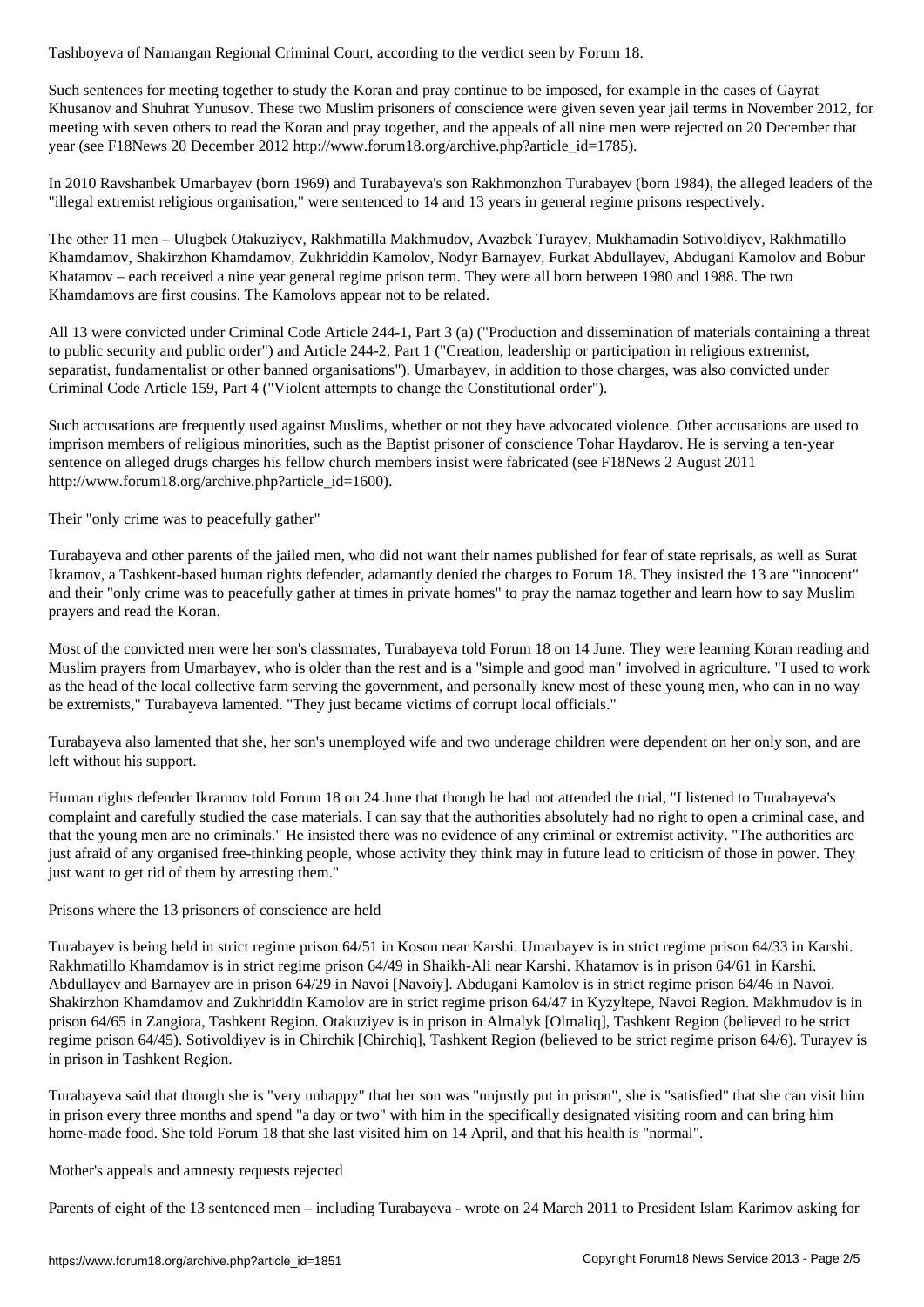investigation and the trial were "fabricated", and that their sons became "victims of a group of greedy officials". They wrote that through two lawyers, Investigator Orif Rakhimov "extorted" from the defendants' parents large sums of money promising he would help acquit the defendants.

Turabayeva also sent other appeals against her son's sentence between 2010 and 2012 and in 2012 requested amnesty for him to the Regional and Central authorities. However, all were rejected, in responses seen by Forum 18. For instance, in his rejection in March 2011, Prosecutor M. Tuychiyev of Namangan Region insisted that the Court decision was "lawful". In its January and June 2012 responses, the Regional Prosecutor's Office wrote that her son cannot be amnestied since the principle of amnesty "cannot be applied to his crime".

Similarly, Uzbekistan's Prosecutor General's Office and Supreme Court rejected her appeals and requests for amnesty.

The Supreme Court upheld the sentences given to the 13 men on 13 October 2010. In its responses to Turabayeva's further appeals, the Supreme Court claimed (in the words of its 16 December 2010 response) that it found the sentences "objective" and "correct".

Turabayeva in 2010 also appealed to Senator Svetlana Artikova of Uzbekistan's Parliament, who oversees complaints on legal issues, and Sayora Rashidova, Human Rights Ombudsperson. However, they simply referred her complaints to the Supreme Court.

#### Pressured to sign statements

Witnesses in the case, whose names are also mentioned in the Namangan Court verdict, sent hand-written complaints to the Supreme Court, seen by Forum 18. They complained that they had been pressured - while jailed for between 10 and 15 days they were given between March and May 2010 - to write statements against Umarbayev and Turabayev and the other detainees. When some refused to do so, they were pressured to sign blank statement papers.

Witness Dilshod Kuchkarov wrote in his complaint that Umarbayev did "not teach them extremism" and that he is a "peaceful" person. Witnesses Olim Dulanov, Akmal Sotivoldiyev and Muzaffar Abdurakhmanov wrote that "I was pressured by the Police to sign a blank statement with my name on it." Witnesses Batyr Khoshimov and Ismoil Egamov wrote that "we never spoke against the government" in their common prayers with Umarbayev. Witnesses Bakhrom Yunusbayev and Doniyor Khabibullayev wrote that their purpose was to "learn from Umarbayev how to read the Koran and perform namaz prayers".

### Witnesses denied prosecution accusations

During the June 2010 trial, all the defendants denied the charges against them, according to the verdict. They stated that they did not discuss the creation of an Islamic state in Uzbekistan, that they are not against state policies, and that they signed the statements against them under pressure from the Police.

Umarbayev admitted that since 2008, he had taught others how to read the Koran and perform the namaz prayer, according to the verdict.

The witnesses called to testify in court stated that they "learned how to read the Koran" and "how to perform namaz prayers" in four groups led by the defendants, the verdict notes. They stated that they also "received teachings on sharia law that every Muslim must spread their faith by speaking to others", "ask their wives or women friends to wear the hijab [headscarf]", "help the poor", "respect their mother and father", and "abstain from narcotic drugs, alcohol and adultery".

Each of the witnesses testified to the Court that the defendants did "not speak against the State the government or its policies, or for forceful change of the government".

However, the Court claims that the defendants are proven guilty by the fact they admitted in the pre-trial investigation that they spoke of creating an Islamic state by way of jihad. The defendants were accused of creating four religious extremist groups that met on various days of the week between 2008 and 2010, discussed how to spread Islam among the ordinary population and high level politicians, including members of Parliament, and thus create an Islamic state in Uzbekistan.

The verdict concludes by declaring that "the testimonies of the witnesses during the hearing and other case materials, including CDs, which contain ideas of the 'Wahhabi' extremist Islamic movement, as well as statements signed by the witnesses, prove the guilt of the defendants".

Turabayeva and one other parent adamantly denied this to Forum 18. "The witnesses under Investigator Rakhimov's threat that they could also end up in jail, signed blank statements or wrote statements under his dictation," they said. The same complaints were included in the hand-written complaints of some of the witnesses to the Supreme Court. Turabayeva also told Forum 18 that her son did "not know where the CDs came from, what they really contained or how they ended up in the case files".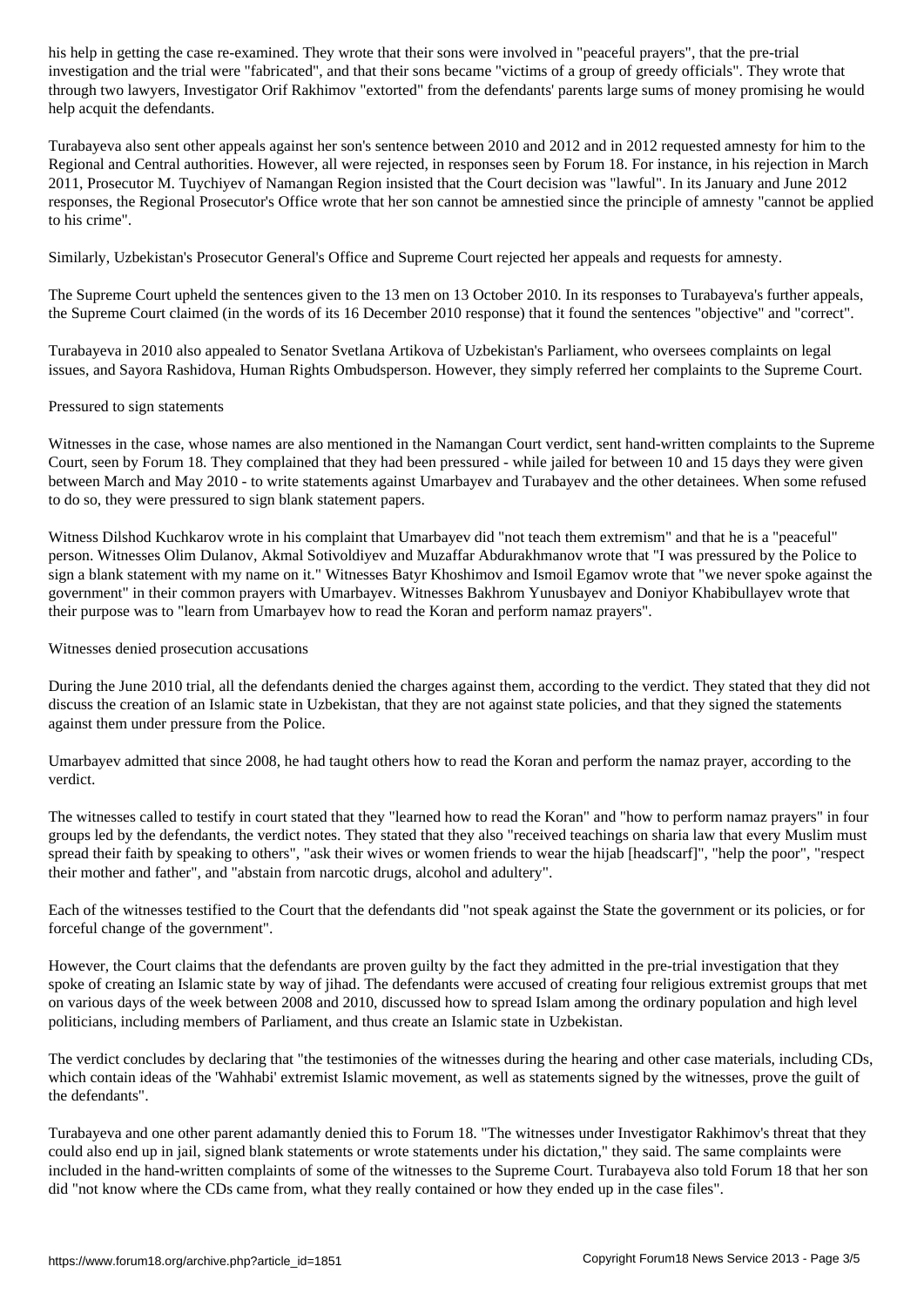Judge Davlatmyrza Kamilov, Chair of Namangan Regional Criminal Court, refused to comment on the case. "Judge Tashboyeva issued the decision before I came to work here and no longer works at the Court," he told Forum 18 on 24 June. Judge Kamilov denied that Judge Tashboyeva had been arrested for corruption, saying only that "she was removed from her position, and retired from work." He also refused to comment on why Investigator Rakhimov was removed from his position. "I do not know anything about him."

Judge Kamilov played down Turabayeva's concern that the authorities are not willing to re-examine the case objectively or pardon her son. Told that Turabayeva wrote numerous complaints to Uzbekistan higher authorities, including the Supreme Court, which were all rejected, and asked why the authorities will not re-examine the case, especially taking into account that both Judge Tashboyeva and Investigator Rakhimov who led the case had been removed from office, Judge Kamilov responded: "Our Criminal Procedural Code works - let her file another complaint to the Supervisory Board of the Supreme Court."

### Responses from Central authorities

Senator Artikova on 14 June told Forum 18 that "we referred her complaint to the Prosecutor General's office." Told of Turabayeva's several complaints to the Prosecutor General, which were rejected, the Senator stated: "The fact that Turabayeva wrote complaints does not mean that she will receive a positive response."

Told that both the Police Investigator Rakhimov and Judge Toshbayeva, who led the case were arrested, according to Turabayeva, on corruption charges, and that this may cast doubts on their objectivity, Senator Artikova told Forum 18: "Turabayeva must indicate these facts in her complaints."

Eldar Mansurov, Uzbekistan's Deputy Ombudsperson, also downplayed Turabayeva's concerns that the trial of her son had been unfair and that he had been given a lengthy prison term. Turabayeva "may tell you whatever she likes to tell you but we have the State organs and Prosecutor General, who make sure that justice prevails," he claimed to Forum 18 on 14 June.

Prosecutor General's and Supreme Court officials (who did not give their names) on 14 June refused to comment on the case to Forum 18.

#### Raid, short-term jailings precede criminal case

The long prison sentences on the 13 followed a police raid on a private flat in Namangan Region's Uychi District on 19 March 2010, Turabayeva told Forum 18. Twelve District Police officers "some of whom were in masks and with sub-machine guns" broke in while the 13 young men - and 33 others, who later figured as witnesses in the case - were eating pilaf rice and talking. "The police illegally took all them to the police station allegedly for acts of hooliganism, and the same day the local court handed down jail terms of between 10 and 15 days to all 46 of them."

Turabayeva said that later 33 of them were released after they signed police reports and statements. Police Investigator Lieutenant Colonel Orif Rakhimov "fabricated a criminal case against them, and later asked for bribes to release our sons." She told Forum 18 that Investigator Rakhimov was later arrested by the National Security Service (NSS) secret police after parents' complaints.

Turabayeva also told Forum 18 Judge Tashboyeva was "arrested later also for corruption" but in "a totally different case."

The 13 prisoners were all formally arrested on criminal charges between 13 March and 5 May 2010, according to the verdict. The indictment was presented to the defendants only on 15 June 2010, roughly two and half months for most of them after they were initially charged with administrative violations.

#### One prisoner released

Meanwhile, Tashkent Muslim Abdulaziz Dadakhonov was freed from prison in April 2012, friends of his told Forum 18. He was among a group of residents of the capital associated with the Irmoq (Spring) journal, arrested by the NSS secret police in 2008 on "suspicion of being sponsored by a Turkish radical religious movement Nursi". They were all given long prison sentences in February 2009 (see F18News 6 April 2009 http://www.forum18.org/archive.php?article\_id=1280).

After his appeal against his eight-year sentence was rejected, Dadakhonov was transferred to serve his term in a labour camp in Navoi. However, in what turned out to be a prelude to his early release, he was transferred in late 2011 to a prison near Tashkent, from which he was eventually freed.

Forum 18 has not heard that any of the other Muslims sentenced with him - Bakhrom Ibrahimov, Davron Kabilov, Rovshanbek Vafoyev and Botyrbek Eshkuziyev – have been freed and all four are presumed still to be imprisoned. (END)